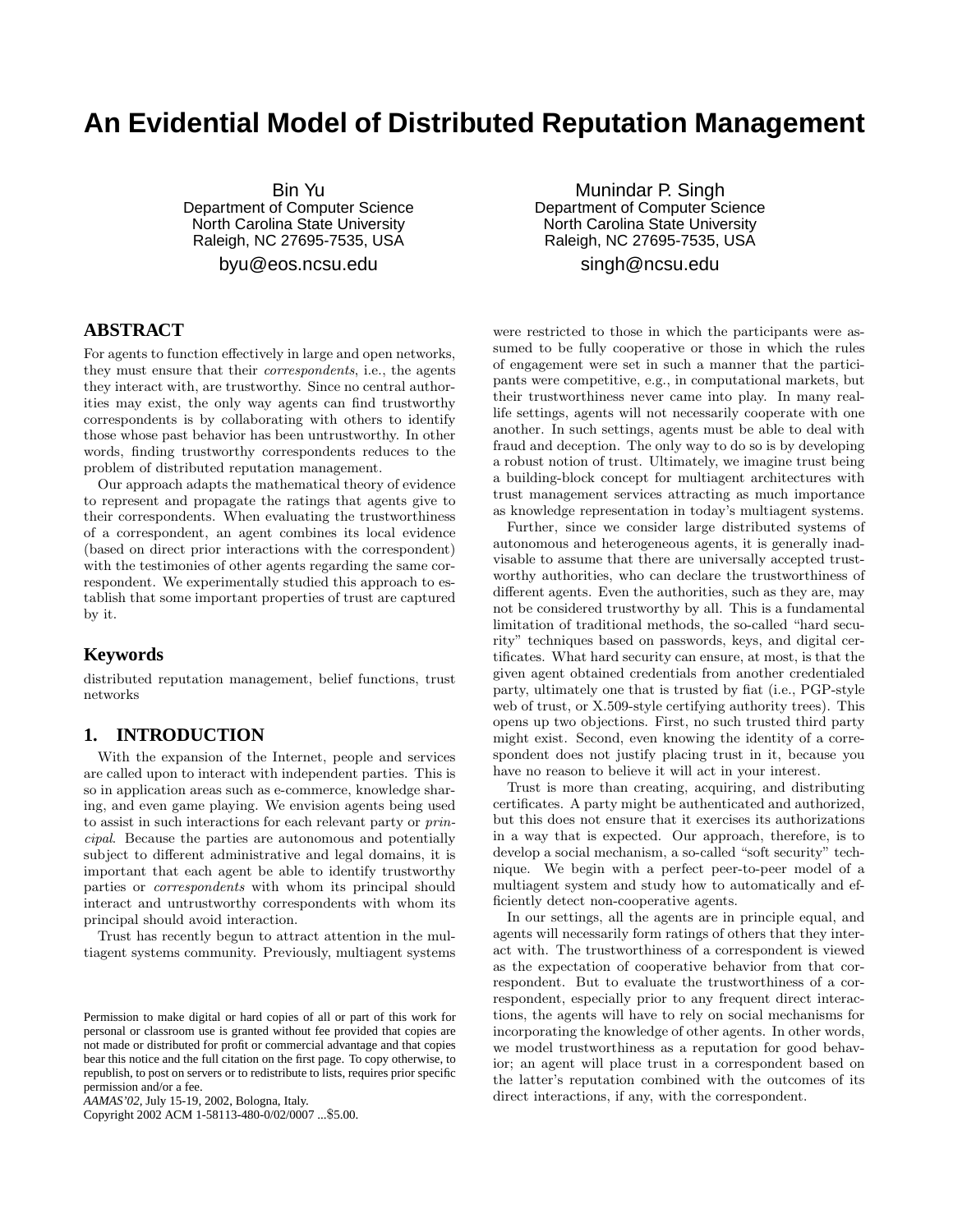Let us now describe our conceptual model. We consider interactions in electronic communities, where agents assist and represent principal entities, such as people and businesses. Each agent attempts to determine the trustworthiness of a given correspondent based on its own prior interactions with that correspondent in conjunction with the testimonies given by other trustworthy agents or witnesses who have interacted with the same correspondent. The mechanism for finding the right witnesses relies upon referrals being generated by the agents who are directly acquainted with the given agent. We develop an evidential model of reputation management based on the Dempster-Shafer theory. In this scheme, if no information about the agent is available, it has no reputation at all. It should be noted that there is a difference between having a bad reputation and no reputation at all.

The proposed approach builds on our work on referral networks [24]. An agent-based referral network is a multiagent system whose member agents give referrals to one another (and are able to follow referrals received from other agents). To do so effectively presupposes certain representation and reasoning capabilities on the part of each agent. Each agent has a set of acquaintances, a subset of which are identified as its neighbors. The neighbors are the agents that the given agent would contact and the agents that it would point (refer) others to. An agent maintains a model of each acquaintance. This model includes the agent's abilities to act in a trustworthy manner and to refer to other trustworthy agents, respectively. The first ability we term expertise and the second ability we term sociability.

Each agent may modify its models of its acquaintances, potentially based on its direct interactions with the acquaintance, based on interactions with agents referred to by the acquaintance, and based on ratings of this acquaintances received from other agents. More importantly, in our approach, agents can adaptively choose their neighbors, which they do every so often from among their current acquaintances. An agent may estimate the trustworthiness of a given party based on its own past interactions or may consult other trusted agents who have directly interacted with the same party. These agents are termed witnesses. An agent can find the right witnesses by seeking and following referrals from its neighbors.

The rest of this paper is organized as follows. Section 2 introduces our technical approach, giving the key definitions for local trust rating and propagation through referrals. Section 3 presents our experimental results. We summarize some related work in reputation management in Section 4. Section 5 concludes our paper with a discuss of the main results and directions for future research.

# **2. REPUTATION MANAGEMENT**

Traditionally, there are two main view of trust. The cognitive view postulates trust as made up of underlying beliefs. That is, trust is a function of the value of these beliefs [7]. The mathematical view ignores the role of underlying beliefs and uses a (scalar) metric to model a subjective probability with which an agent will perform a particular action [16]. Our approach represents an enhancement of the mathematical view. While we do not directly consider the specific cognitive notions that might apply in judging trustworthiness, our model is richer than traditional mathematical models in accommodating testimonies and in considering both trustworthiness and untrustworthiness.

The idea that the rating of a correspondent be based on direct observations as well the ratings assigned by other sources is well-known in the literature on reputation. However, some important challenges must be addressed.

- How does an agent rate a correspondent based on their direct interactions? Our approach does so by capturing the ratings of the last several interactions, which are recorded in the given agent's history.
- How does the agent find the right witnesses? Our approach applies a process of referrals through which agents help one another find witnesses.
- How does the agent systematically incorporate the testimonies of those witnesses? Our approach includes the TrustNet representation through which the ratings can be combined in a principled manner.

In particular, our approach has an advantage over other approaches in terms of the second and third challenges. These are discussed in Section 4.

Before we can describe the three elements of our approach, we must consider a representational framework over which they are layered. There are three main choices in this regard.

- Certainty factors are scalar values to represent an agent's belief ratings about another. The certainty factor model provides a mechanism for combining testimonies. However, certainty factors do not represent measures of absolute belief. Rather, they are meant to represent changes in belief [12].
- The agents' inherent uncertainty about their correspondent can be expressed within a Bayesian framework [17]. The Bayesian approach offers a mechanism for combining evidence. However, the Bayesian approach is limited in not being able to distinguish between lack of belief and disbelief. Lack of belief must be modeled through the artificial construct of equiprobable probability distributions.
- The Dempster-Shafer calculus handles the notion of evidence pro and con explicitly [15]. There is no causal relationship between a hypothesis and its negation, so lack of belief does not imply disbelief. Rather, lack of belief in any particular hypothesis implies belief in the set of all hypotheses, which is referred to as the state of uncertainty. This leads to the intuitive process of narrowing a hypothesis [11], in which initial uncertainty is replaced with belief or disbelief as evidence is accumulated.

For the above reasons, we uses the Dempster-Shafer theory of evidence as the underlying computational framework.

## **2.1 Dempster-Shafer Theory**

We now introduce the key concepts of the Dempster-Shafer approach. Let  $T$  mean that the given agent considers a given correspondent to be trustworthy. A frame of discernment  $\Theta = \{T, \neg T\}$  is the set of propositions under consideration.

DEFINITION 1. Let  $\Theta$  be a frame of discernment. A basic probability assignment (bpa) is a function  $m: 2^{\Theta} \mapsto [0, 1]$ where (1)  $m(\phi) = 0$ , and (2)  $\sum_{\hat{A} \subset \Theta} m(\hat{A}) = 1$ .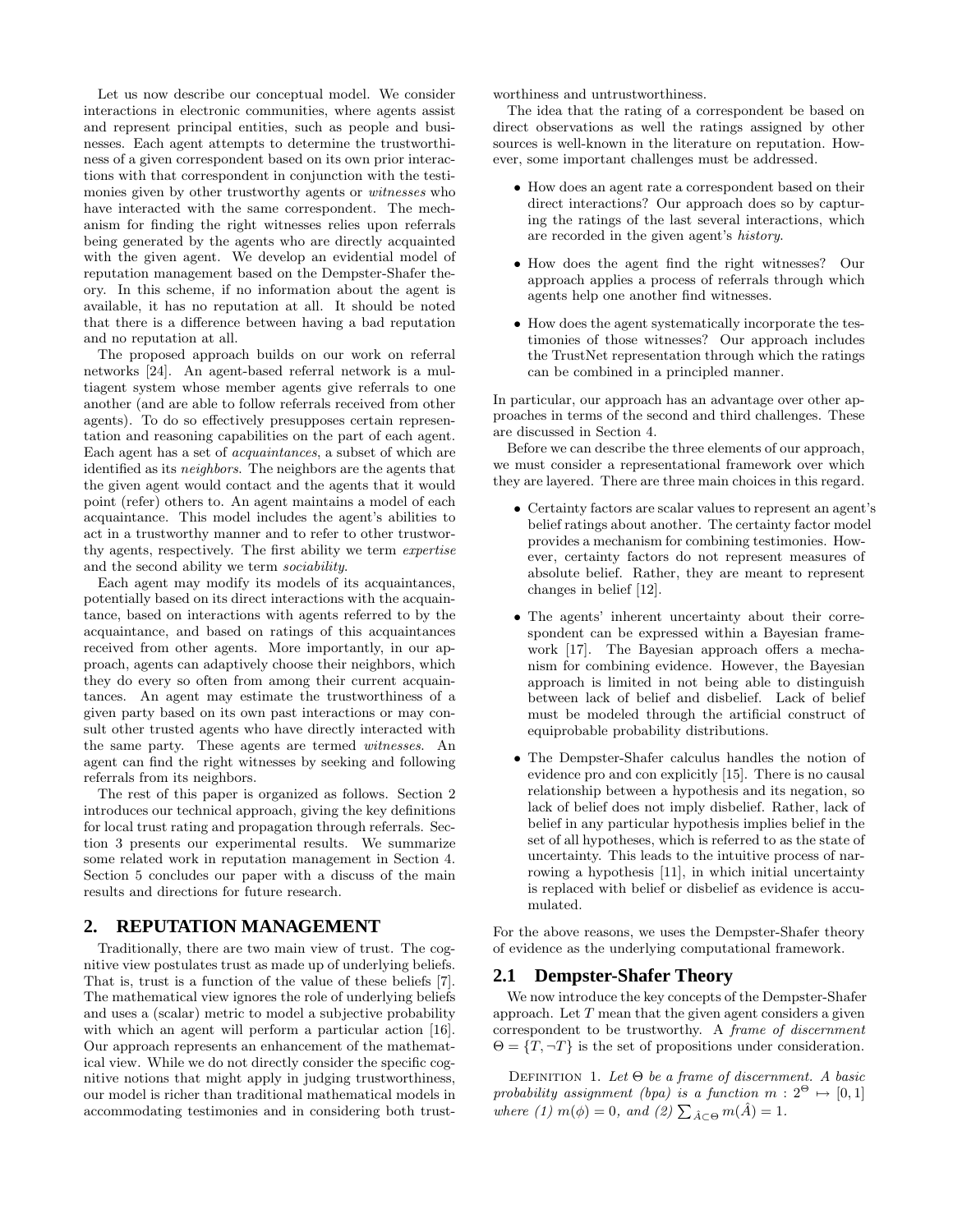Thus  $m({T}) + m({-\tau}) + m({T,-T}) = 1$ . A bpa is similar to a probability assignment except that its domain is the subsets and not the members of Θ. The sum of the bpa's of the singleton subsets of Θ may be less than 1. For example, given the assignment of  $m({T}) = 0.8, m({-\tau}) =$ 0,  $m({T, \neg T}) = 0.2$ , we have  $m({T}) + m({\neg T}) = 0.8$ , which is less than 1.

For a subset A of  $\Theta$ , the *belief function*  $Bel(A)$  is defined as the sum of the beliefs committed to the possibilities in  $\hat{A}$ . For example,

$$
Bel({T, \neg T}) = m({T}) + m({\neg T}) + m({T, \neg T}) = 1
$$

For individual members of  $\Theta$  (in this case, T and  $\neg$ T), Bel and m are equal. Thus

 $Bel({T}) = m({T}) = 0.8$ , and  $Bel({\neg T}) = m({\neg T}) = 0$ 

# **2.2 Local Trust Ratings**

When agent  $A_i$  is evaluating the trustworthiness of agent  $A_i$ , there are two components to the evidence. The first component is the services offered by agent  $A_i$ . The second component is the testimonies from other agents in case  $A_i$ has no transactions with  $A_i$  before. Suppose agent  $A_i$  has the latest H responses from agent  $A_i, S_i = \{s_{i1}, s_{i2}, \ldots, s_{jH}\}$ We use the distinct values of  $\{0.0, 0.1, \ldots, 1.0\}$  to denote the quality of service (QoS)  $s_{ik}$ , where  $1 \leq k \leq H$  (note that the quality of service was rated by users.  $s_{ik}$  is equal to 0 if there is no response from agent  $A_j$ ).

Following Marsh [16], we define for each agent an upper and a lower threshold for trust. For each agent  $A_i$ , there are two thresholds  $\omega_i$  and  $\Omega_i$ , where  $0 \leq \omega_i \leq \Omega \leq 1$ . We use  $f(x_k)$  to denote the probability that a particular value  $x_k$  of quality of services from agent  $A_i$  happens, where  $x_k \in \{0.0, 0.1, \ldots, 1.0\}$ . For example, given a specific value  $x_k$ , there are three services with that quality in the latest H responses, then  $f(x_k) = 3/H$ . But if there are less than H responses available, say h, then  $f(x_k) = 3/h$ .

DEFINITION 2. Given a series of responses from agent  $A_j, S_j = \{s_{j1}, s_{j2}, \ldots, s_{jH}\}\$ , and the two thresholds  $\omega_i$  and  $\Omega_i$  of agent  $A_i$ , we can get the bpa toward agent  $A_j$ :  $m({\{T\}})$  $=\sum_{x_k=\Omega_i}^{1} f(x_k), m(\{\neg T\}) = \sum_{0}^{x_k=\omega_i} f(x_k), and m(\{\Upsilon, \neg T\})$  $\}$ ) =  $\sum_{k=0}^{x_k} \sum_{k=0}^{n} f(x_k)$ .



Figure 1: Distribution of trust ratings

#### **2.3 Combining Belief Functions**

When an agent has not interacted often enough with a correspondent, it must seek the testimonies of other witnesses. Next we discuss how to combine such evidence.

A subset  $\hat{A}$  of a frame  $\Theta$  is called a *focal element* of a belief function Bel over  $\Theta$  if  $m(\hat{A}) > 0$ . Given two belief functions over the same frame of discernment but based on distinct bodies of evidence, Dempster's rule of combination enables us to compute a new belief function based on the combined evidence. For every subset A of  $\Theta$ , Dempster's rule defines  $m_1 \oplus m_2(A)$  to be the sum of all products of the form  $m_1(X)m_2(Y)$ , where X and Y run over all subsets whose intersection is  $\hat{A}$ . The commutativity of multiplication ensures that the rule yields the same value regardless of the order in which the functions are combined.

DEFINITION 3. Let  $Bel_1$  and  $Bel_2$  be belief functions over  $\Theta$ , with basic probability assignments  $m_1$  and  $m_2$ , and focal elements  $\hat{A}_1, \ldots, \hat{A}_k$ , and  $\hat{B}_1, \ldots, \hat{B}_l$ , respectively. Suppose

$$
\textstyle \sum_{i,j,\hat{A}_i \cap \hat{B}_j = \phi} m_1(\hat{A}_i) m_2(\hat{B}_j) < 1
$$

Then the function  $m: 2^{\Theta} \mapsto [0, 1]$  that is defined by

$$
m(\phi) = 0, \text{ and}
$$

$$
m(\hat{A}) = \frac{\sum_{i,j, \hat{A}_i \cap \hat{B}_j = \hat{A}} m_1(\hat{A}_i) m_2(\hat{B}_j)}{1 - \sum_{i,j, \hat{A}_i \cap \hat{B}_j = \phi} m_1(\hat{A}_i) m_2(\hat{B}_j)}
$$

for all non-empty  $\hat{A} \subset \Theta$  is a basic probability assignment [22].

Bel, the belief function given by  $m$ , is called the *orthogonal* sum of Bel<sub>1</sub> and Bel<sub>2</sub>. It is written Bel = Bel<sub>1</sub>  $\oplus$  Bel<sub>2</sub>. Let us now look at how beliefs obtained from two separate agents are combined. Suppose

$$
m_1({T}) = 0.8, m_1({\neg T}) = 0, m_1({T}, {\neg T}) = 0.2
$$
  

$$
m_2({T}) = 0.9, m_2({\neg T}) = 0, m_2({T}, {\neg T}) = 0.1
$$

Then  $m_{12}$  is obtained as follows:

$$
m_{12}({T}) = 0.72 + 0.18 + 0.08 = 0.98
$$

$$
m_{12}({-T}) = 0
$$

$$
m_{12}({T, T}) = 0.02
$$

# **2.4 Deciding Whether to Trust**

It helps to distinguish between two kinds of beliefs: local belief and total belief. An agent's local belief about a correspondent is from direct interactions with it and can be propagated to others upon request. An agent's total belief about a correspondent combines the local belief (if any) with testimonies received from any witnesses. Total belief can be used for deciding whether the correspondent is trustworthy. To prevent non-well-founded cycles, we restrict agents from propagating their total beliefs. However, in principle, the necessary information underlying a total belief can be obtained by the requesting agent from the original witnesses.

Agent  $A_r$  models all of the information he gets about  $A_q$ using belief functions, and then decides whether to cooperate with  $A<sub>g</sub>$ . Figure 2 shows the whole process. We argue that the total belief is needed only if they have no transaction before. One intuition is the trustworthiness is people or agent specific. Agent A may trust agent B, but not C.

To evaluate the trustworthiness of agent  $A_q$ , agent  $A_r$  will check if  $A_q$  is one of its acquaintances. If so,  $A_r$  will use its existing local belief to evaluate the trustworthiness of  $A<sub>a</sub>$ . Otherwise,  $A_r$  will query its neighbors about  $A_g$ . When an agent receives a query about  $A_g$ 's trustworthiness, it will check if  $A_g$  is one of its acquaintances. If yes, it will return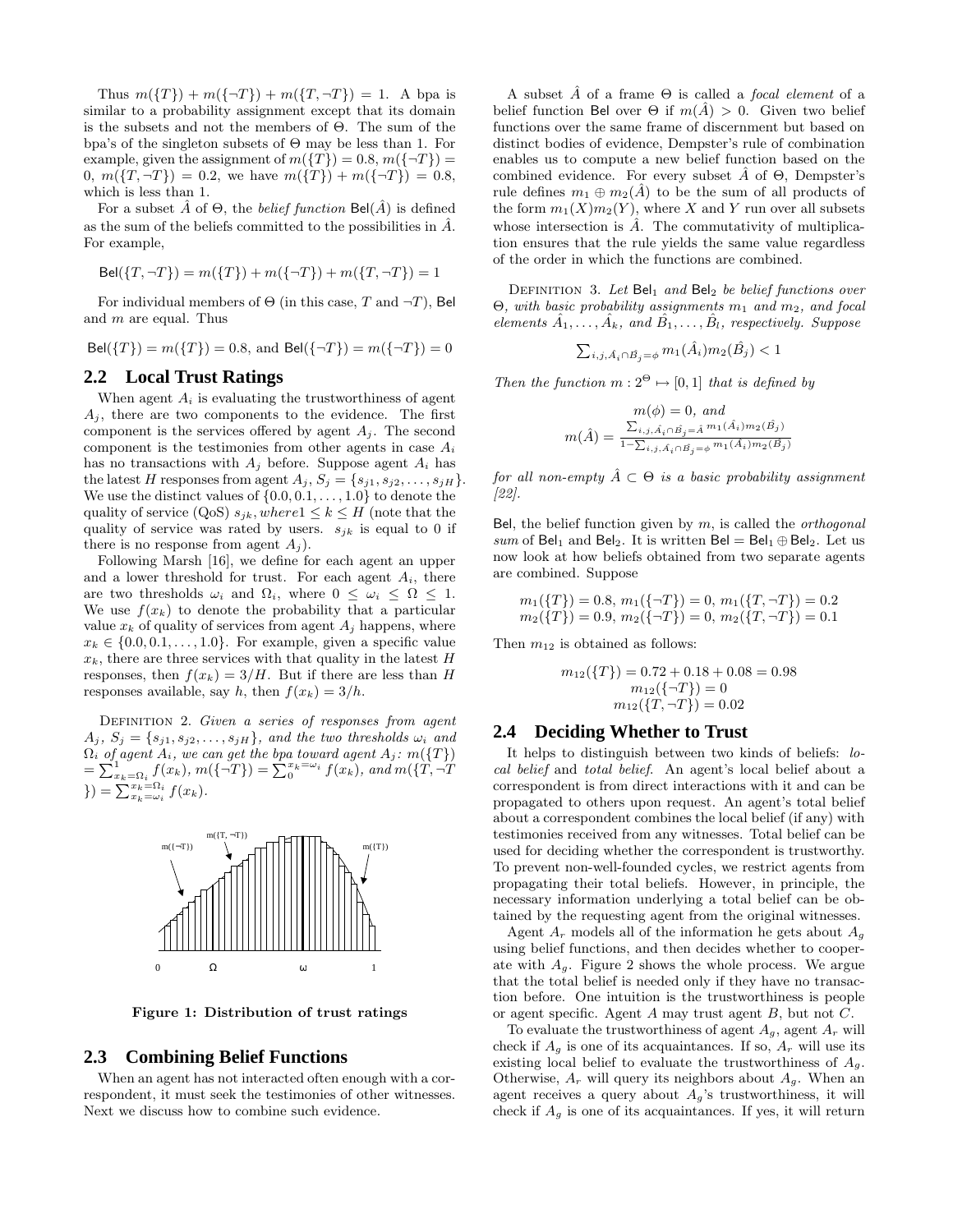

Figure 2: The process of deciding whether to cooperate with another agent

the information about  $A_g$ ; otherwise, it will return referrals to  $A_r$ .  $A_r$ , if it chooses, can then query the referred agents.

A referral r to agent  $A_j$  returned from agent  $A_i$  is written as  $\langle A_i, A_j \rangle$ . A series of referrals makes a referral chain. Observing that shorter referral chains are more likely to be fruitful and accurate [13] and to limit the effort expended in pursuing referrals, we define depthLimit as the bound on the length of any referral chain.

The referral process begins with  $A_r$  initially contacting a neighbor  $A_i$ , who then gives a referral, and so on. The process terminates in success when a rating is received and in failure when the depthLimit is reached or when it arrives at an agent neither gives an answer rating nor a referral.

To simplify the notation, we refer to the initial contact  $\langle A_r, A_i \rangle$  as a referral as well. For simplicity, a chain is written as  $\langle A_0, A_1, \ldots, A_k \rangle$ , where  $A_0$  is the querying agent and every agent  $A_i$  for  $i < k$  gives a referral to agent  $A_{i+1}$ .

#### **2.5 TrustNet**

Now suppose  $A_r$  wants to evaluate the trustworthiness of  $A_g$ , after a series of l referrals, a testimony about agent  $A_g$ is returned from agent  $A_j$ . Let the entire referral chain in this case be  $\langle A_r, \ldots, A_j \rangle$ , with length l. A TrustNet is a representation built from the referral chains produced from  $A_r$ 's query. It is used to systematically incorporate the testimonies of the various witnesses regarding a particular correspondent.

DEFINITION 4. A TrustNet  $TN(A_r, A_g, \mathbf{A}, R)$  is a directed graph, where **A** is a finite set of agents  $\{A_1, \ldots, A_N\}$ , and R is a set of referrals  $\{r_1, \ldots, r_n\}$ .

Given a series of referrals  $\{r_1, r_2, \ldots, r_n\}$ , the requester  $A_r$  constructs a TrustNet TN by incorporating the each referral  $r_i = \langle A_i, A_j \rangle$  into TN.  $A_r$  adds  $r_i$  to R if and only if  $A_j \notin \mathbf{A}$  and  $depth(A_i) \leq depthLimit$ . Figure 3 shows how the testimonies propagate through the TrustNet.

Suppose agent  $A_r$  wants to evaluate the trustworthiness of agent  $A_g$ , and  $\{w_1, \ldots, w_L\}$  are a group of witnesses towards agent  $A<sub>g</sub>$ . We now show how testimonies from witnesses can be incorporated into the trust rating of a given agent. Let  $\tau_{A_i}$  and  $\pi_{A_i}$  be the belief functions corresponding to agent  $A_i$ 's local and total beliefs, respectively.

DEFINITION 5. Given a set of witnesses  $\Delta = \{w_1, w_2, \ldots, w_n\}$  $w_L$ , agent  $A_r$  will update its total belief value of agent  $A_g$ as follows

$$
\pi_{A_r} = \tau_{w_1} \oplus \ldots \oplus \tau_{w_L}
$$



Figure 3: Testimony propagation through witnesses

**Input:** Suppose  $A_r$  is the request agent, set  $\Lambda$  is the agents being visited. Given a series of referrals  $\{r_1, r_2, ..., r_n\}$ , and for each referral  $r_k = \langle Ai, Aj \rangle$ , there is a *bpa* assigned to agent  $A_j$ by agent  $A_i$ .

**Output:** The  $bpa$  of agent  $A_g$  from a series of testimony given witnesses.

1. If  $A_i \notin \Lambda$  then

- If  $A_j = A_g$ , then append  $r_k$  to the TrustNet, and store the testimony from  $A_i$  (one of the witness to  $A_g$ ), otherwise
- If depth $(A_i) <$  six, append  $r_k$  to the TrustNet, and send a query to  $A_i$ , otherwise
- ignore the referral  $r_k$ .
- 2. If  $A_i \in \Lambda$ , ignore the referral  $r_k$ .
- 3. Compute the *bpa* of agent A<sup>g</sup> using *Dempster's rule of combination*, and return the *bpa* of agent Ag.

#### Figure 4: Testimony propagation algorithm

Figure 4 summarizes the testimony propagation algorithm, where the depthLimit is six.

Next we consider the situation where  $A_r$  needs to compute its total belief regarding  $A<sub>g</sub>$ .

- Case 1:  $A_r$  has interacted with  $A_g$ .  $A_r$  will trust  $A_g$  if  $\tau_{A_r}(\lbrace T_{A_g} \rbrace) - \tau_{A_r}(\lbrace \neg T_{A_g} \rbrace) \ge \rho$ , where  $\rho$  is a threshold for trustworthiness and  $0 < \rho < 1$ .
- Case 2:  $A_r$  has not interacted with  $A_g$ .  $A_r$  computes its total belief about  $A_g$  for decision making.  $A_r$  will trust  $A_g$  if  $\pi_{A_r}(\{T_{A_g}\}) - \pi_{A_r}(\{\neg T_{A_g}\}) \ge \rho$ .
- Case 3:  $A_q$  is totally new to the society. In this case  $\pi_{A_r}(\lbrace T_{A_g} \rbrace) = \pi_{A_r}(\lbrace \neg T_{A_g} \rbrace = 0, \text{ and } \pi_{A_r}(\lbrace T_{A_g}, \neg T_{A_g} \rbrace) =$ 1. If we set the value of  $\rho$  equal to 0, then  $A_r$  may cooperate with the new agent  $A<sub>g</sub>$ .

# **3. EXPERIMENTAL RESULTS**

Our experiments are based on a simulation testbed we have developed, which involves between 100 and 500 agents with interest and expertise vectors of dimension 5. Each agent keeps the latest 10 responses from another agent if there are more than 10 responses. The agents are limited in the number of neighbors they may have, here 4. The length of each referral chain is limited to 6. Moreover, we introduce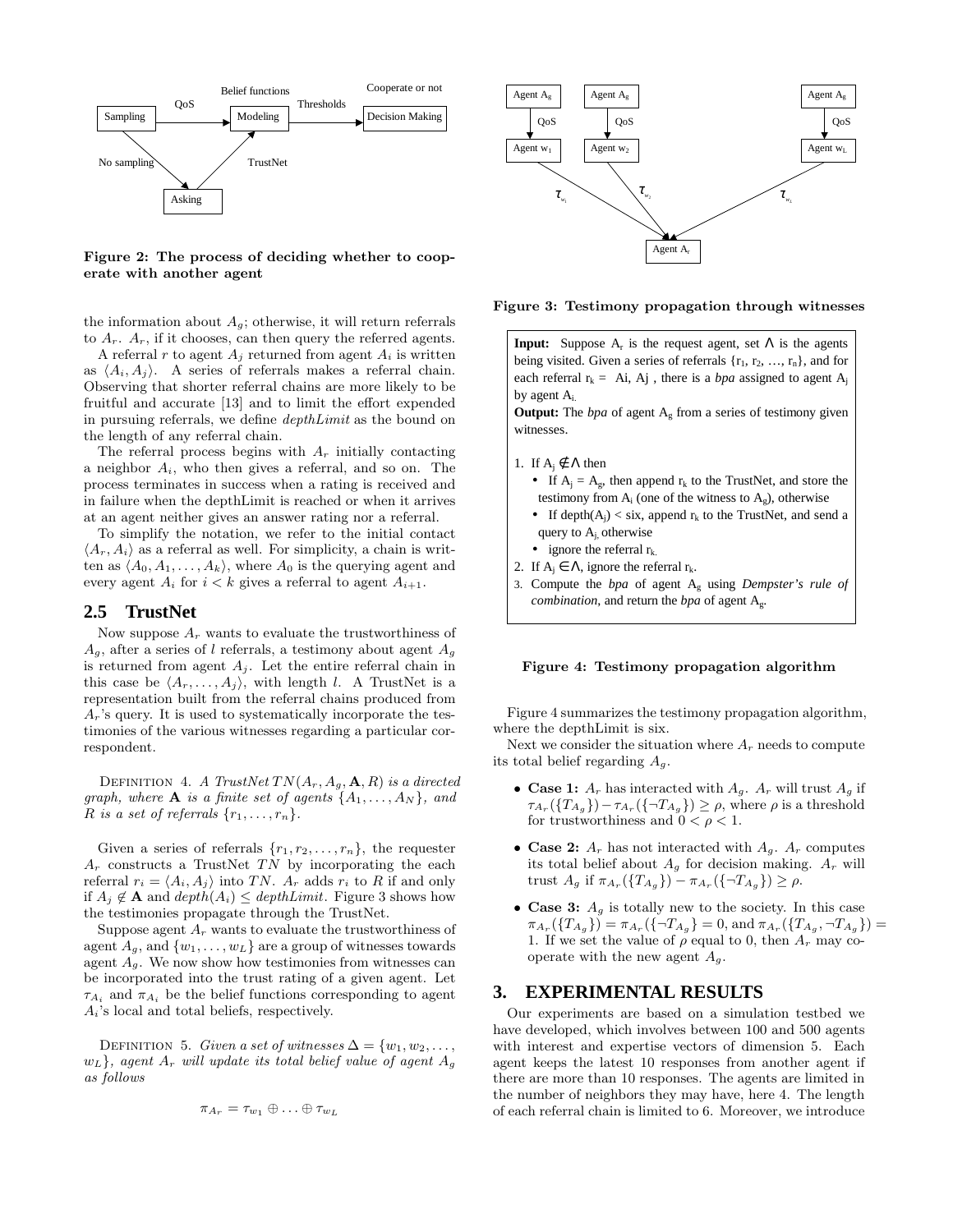a probability between 0 and 1 to model the cooperativeness of each agent  $A_i$ , denoted as  $C_{A_i}$ . Agent  $A_i$  will generate an answer from his expertise vector upon a query with the probability  $C_{A_i}$  even when there is a good match between the query and his expertise vector.

In each simulation cycle, we randomly designate an agent to be the requester. The queries are generated as vectors by perturbing the interest vector of the requesting agent. When an agent receives a query, it will try to answer the query based on its expertise vector, or refer to other agents it knows. The originating agent collects all suggested referrals, and continues the process by contacting some of them. At the same time, each agent may keep track of more acquaintances than are its neighbors. In our case the size is 12). Periodically it decides which acquaintances to be kept as neighbors, i.e., which are worth remembering.

Recently Prietula and Carley [18] studied the effects of agent trust in a simulated organization task. Schillo et al. tested the performance of two groups of agents with different settings for honesty and dishonesty, and altruism and egotism [21]. We previously studied the reputation changes of a "non-cooperative" agent and a new agent in a group of 20 to 60 agents. However, our previous work did not consider the different environments of the agents. Using our simulation testbed, we studied the role of trust in the following three settings: reputation buildup, community size and ratio of non-cooperative agents.

#### **3.1 Metrics**

We now define some useful metrics in which to intuitively capture the results of our experiments.

DEFINITION 6. Suppose  $\{w_1, \ldots, w_L\}$  are exactly L agents whose neighbors include  $A_i$ . Then  $\beta_{A_i}$ , the cumulative belief regarding agent  $A_i$  is computed as

$$
\beta_{A_i} = \tau_{w_1} \oplus \tau_{w_2}, \ldots, \oplus \tau_{w_L}
$$

and the reputation of agent  $A_i$  is defined as

$$
\Gamma(A_i) = \beta_{A_i}(\{T_{A_i}\}) - \beta_{A_i}(\{\neg T_{A_i}\}.
$$

If  $L = 0$  then  $\Gamma(A_i) = 0$ .

DEFINITION 7. The average reputation of a group of agents is defined as:

$$
\Pi = 1/N \sum_{i=1}^{N} \Gamma(A_i),
$$

where N is the total number of agents in the group.

#### **3.2 Bootstrapping**

Following Watts and Strogatz [25], we begin from a ring but, unlike them, we allow for edges to be directed. We use a regular ring with 100 nodes, and 4 edges per node (to its nearest neighbors) as a starting point for the experiment. Since the simulation does not involve real users, the quality of service (QoS) is estimated based on how close of the answer to the interest vector.

The cooperativeness for each agent is set to 1 if not specified. For any two agents  $A_i$  and  $A_j$ ,  $\tau_{A_i}(\{T_{A_j}\}) = \tau_{A_i}(\{\neg T_{A_j}\})$  $\{S\}=0, \tau_{A_i}(\{T_{A_j}, \neg T_{A_j}\})=1$  in the beginning. We have a relative low value for the lower threshold  $\Omega_i$ , since we want to model the cooperativeness of agents. For each agent  $A_i$ , we have  $\omega_i = 0.1$  and  $\Omega_i = 0.5$ . Whether a neighbor will be kept as a neighbor depends on how close of the neighbor's



Figure 5: Reputations change of all agents in the bootstrapping stage (from a regular ring)

expertise vector to the agent's interest vector. After every 100 round, we compute the reputation for the single agent, and whole group using the metrics defined above. The computation is not counted in the simulation cycle.

In the first simulation we evaluate the convergence of our approach. We hypothesize that the average reputation of all agents reaches equilibrium when each agent finds the right neighbors of itself. Consider the following example. Their initial average reputations are zero. During 50,000 simulation cycles, we found that the average reputation of the whole group agents changed rapidly in the very beginning, climbed to a peak, but then slowed down and stabilized at a low level. Figure 5 confirms our hypothesis.

#### **3.3 Reputation Buildup**

Clearly, a functioning social network cannot remain stable for long, because agents will continually introduce and remove themselves from the network. In the second simulation, we show that a knowledgeable agent  $A<sub>q</sub>$  who accumulates a high reputation during the first simulation cycle of 25, 000, behaves cooperatively with a cooperativeness factor 1 until it reaches a high reputation value, and then starts abusing its reputation by decreasing its responsiveness factor to 0.25. Thus its average reputation begins to drop, ultimately settling at a reputation of 0. Figure 6 illustrates this case. A reputation of 0 indicates that  $A<sub>g</sub>$  is no longer a neighbor of any agent. That is, it ends up isolated from the other agents. However, in order to distinguish the agent with zero reputation (new agent) from the agent with  $-1$ reputation, each agent can potentially blacklist agents for whom it has negative ratings. We defer this enhancement to future work.

#### **3.4 Community Size**

Usually there is a better chance to select a partner in a large (virtual) city of 300, 000 people than in a small town of 3, 000 people. On the other hand, it is much easier to collect "bad" testimonies in a small town. We conjecture that the average reputation of an agent in a smaller group should change faster than that in a larger community.

Given two groups of agents, with the number of agents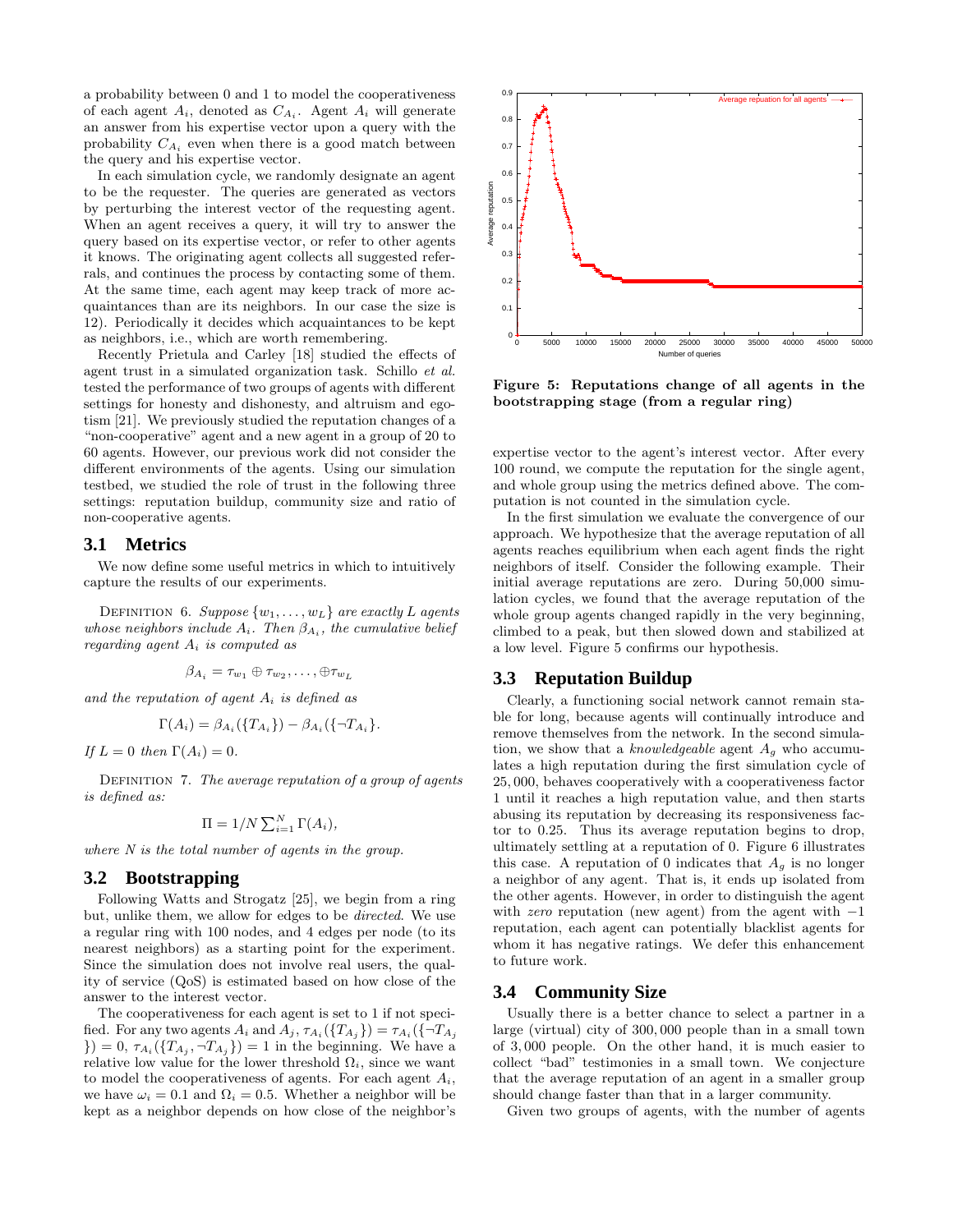

Figure 6: Reputation buildup and crash of a new agent



Figure 7: Non-cooperative agents in different community sizes

20 and 100, respectively. Suppose agent  $A_{g_1}$  and agent  $A_{g_2}$ are two cooperative agents in the beginning with the cooperativeness factors 1. After a series of simulation cycles, both of them decrease their cooperativeness factor to 0.25. Thus, their average reputation starts dropping because of their non-cooperative behaviors. Figure 7 shows that the reputation of agent  $A_{g_1}$  drops faster (measured by number of queries sent by each agent) since it is in a smaller community.

Another interesting phenomenon is that the reputation of agent  $A_{q_1}$  oscillates around −0.5, a quite low reputation level, but agent  $A_{g_2}$ 's reputation changes back to 0. This tells us that a bad agent is more easily forgotten in a big community than in a small group. For our simulation, each agent has 4 neighbors and 12 acquaintances. An agent has it easier selecting good neighbors from 100 agents than from 20 agents.

# **3.5 Ratio of Non-Cooperative Agents**

We believe the ratio of honest to dishonest agents will af-



Figure 8: Different ratio of non-cooperative agents

fect the structure of the whole community. If several agents in the community are dishonest and agents don't trust each other, the community will collapse. We consider the problem of determining the percentage of non-cooperative agents at which a stable community is destroyed. Figure 8 shows the results, where the average reputation of agents converges to a high level when the ratio of non-cooperative agents is 20%. We also can find that agent group with 20% noncooperative agents converges faster than other two. Since in a group where cooperative agents dominate, it is easier to find good neighbors and detect non-cooperative agents.

# **4. RELATED WORK**

OnSale Exchange and eBay are important practical examples of reputation management systems. OnSale Exchange allows its users to rate and submit textual comments about sellers. The overall reputation of a seller is the average of the ratings obtained from his customers. In eBay, sellers receive feedback  $(+1, 0, -1)$  for their reliability in each auction and their reputation is calculated as the sum of those ratings over the last six months. In OnSale, the newcomers have no reputation until someone rates them, while on eBay they start with zero feedback points. Both approaches are completely centralized and require users to explicitly make and reveal their ratings of others. However, it is questionable if the reputation ratings reflect the trustworthy behavior of sellers, since in the online marketplaces, it is very likely for a user to misbehave, receive low reputation ratings and obtain another online identity.

Some prototype approaches are relevant, like Yenta [9] and Weaving a Web of Trust [14]. Yenta clusters people with common interests according to referrals of users who know each other and verify the assertions they make about themselves, while Weaving a Web of Trust relies on the existence of a connected path between two users. These systems require preexisting social relationships among the users of their electronic community. It is not clear how to establish such relationships and how the ratings propagate through this community.

A social mechanism of reputation management was implemented in Kasbah [8, 28] which require that users give a rating for themselves and either have a central agency (di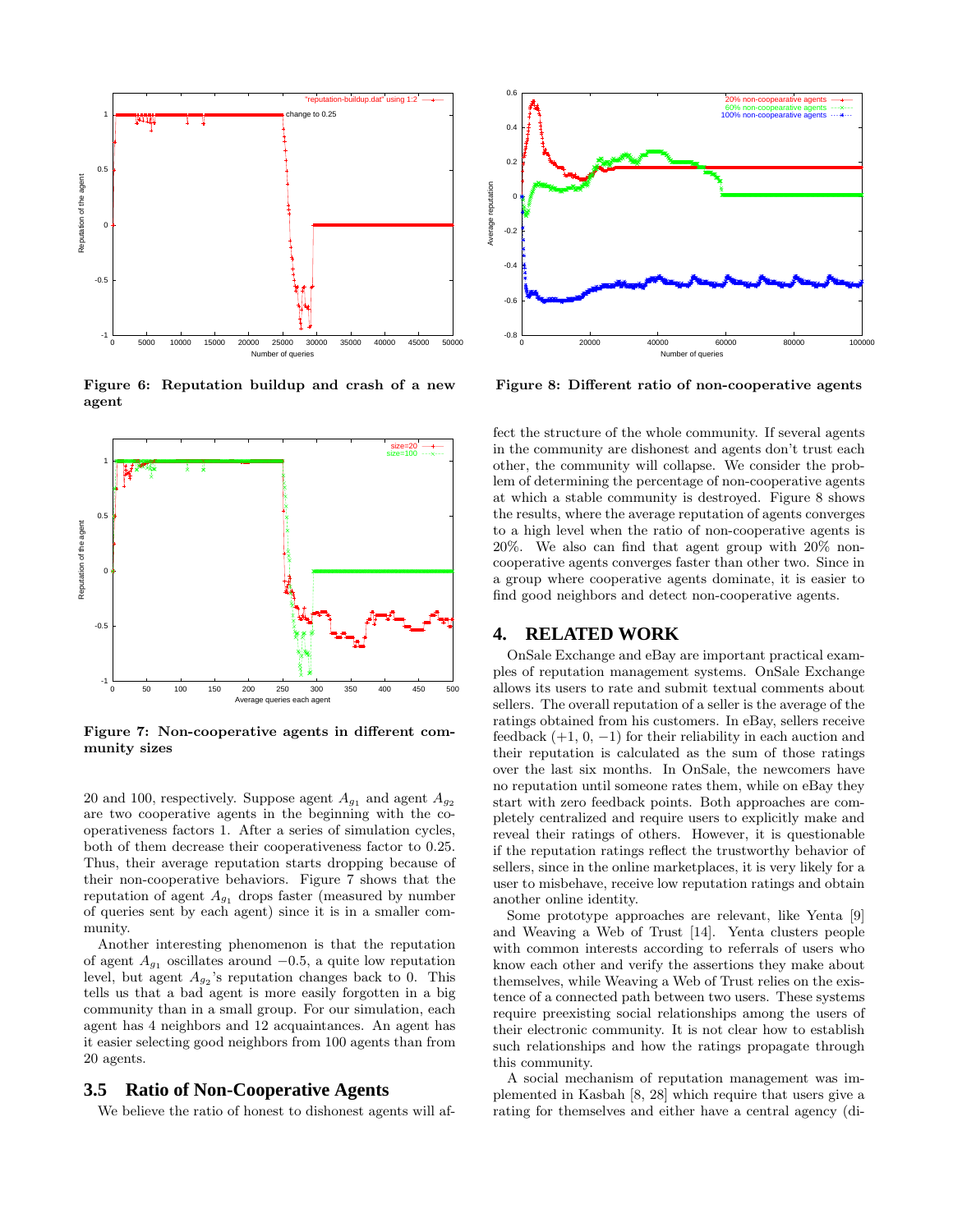rect ratings) or other trusted users (collaborative ratings). A central system keeps track of the users' explicit ratings of each other, and uses these ratings to compute a person's overall reputation or reputation with respect to a specific user in a directed graph. However, it is not clear how the agents collect the ratings in an open environment where the number of agents grows to very large.

Trusted Third Parties (TTP) [19] are often employed to facilitate trust in commercial transactions. Typical TTP services for electronic commerce include certification, timestamping and notarization. TTPs act as a bridge between buyers and sellers in electronic marketplaces. However, TTP is most appropriate for closed marketplaces. In loosely federated, open systems a TTP may either not be available or have limited power to enforce good behavior.

One of the first works that tried to give a formal treatment of trust was that of Marsh [16]. His model attempted to integrate all the aspects of trust taken from sociology and psychology. Since Marsh's model has strong sociological foundations, the model is rather complex and cannot be easily used in today's electronic communities. Moreover the model only considers an agent's own experiences and doesn't involve any social mechanisms. Hence, a group of agents cannot collectively build up a reputation for others.

A more relevant computational method is from Social Interaction Framework (SIF) [20]. In SIF, an agent evaluates the reputation of another agent based on direct observations as well through other witnesses. Moreover Michael Schillo *et al.* tested the performance of two groups of agents with different honesty/dishonesty for altruism/egotism [21]. Schillo's work motivates some of our experiments for reputation management. However, SIF does not describe how to find such witnesses, whereas in the electronic communities, deals are brokered among people who probably have never met each other.

Yu and Singh developed an approach for social reputation management [26, 27], in which they used a scalar value to represent an agent's belief ratings about another and combine them with testimonies using combination schemes similar to the certainty factor model. The drawbacks of the certainty factor models, discussed in Section 2, led us to consider alternate approaches.

Rahman and Hailes [1] proposed an approach in virtual communities. Basically it is a kind of adaptation of Marsh's work and some concepts were simplified (for example, trust can have only four possible values) and some were kept (such as situation or contexts). The main problem with their approach is that every agent must keep rather complex data structures that represent a kind of global knowledge about the whole network. Usually maintaining and updating these data structures can be laborious and time-consuming. Also it is not clear how the agents get needed information and how well the model will scale when the number of agents grows.

Aberer and Despotovic [2] simplified our model and use that to manage trust in a peer-to-peer network where no central database is available. Their model is based on binary trust, i.e., an agent is either trustworthy or not. In case a dishonest transaction happened, the agents can forward their complaints to other agents. They used a special data structure, namely P-Grid, to store the complaints in a peer -to-peer network. In order to evaluate the trustworthiness of another agent  $B$ , an agent  $A$  searches the leaf level of the P-Grid for complaints on agent B.

Barber and Kim [4] discussed a multiagent belief revision algorithm based on belief networks. In their model the agent is able to evaluate incoming information and generate a consistent knowledge base, and avoid fraudulent information from unreliable or deceptive information source or agents. Their research focused on modeling the reliability of information source and maintaining the knowledge base of each agent, while we tried to effectively detect untrustworthy agents in a group.

There has been much work on social abstractions for agents, e.g., [6, 10]. The initial work on this theme studied various of relationships among agents. There have been some studies of the aggregate behavior of social systems that is relevant to some of our tasks. More recent work on these themes has begun to look at the problems of deception and fraud [7]. However, our proposed approach goes beyond their approach in the kinds of representations of trust, propagation algorithms, and formal analysis.

# **5. CONCLUSION**

This paper examines trust in an application- and domainindependent manner and emphasizes the key properties of trust. For this reason, we directly consider how agents may place trust in other agents and finesse the ways in which a principal may convey its trustworthiness to another principal, for example, with various subtle actions and social moves. The explicit reputation management can help the agents detect selfish, antisocial, or unreliable agents and leads to more robust multiagent systems.

The iterated, multi-player prisoners' dilemma is intimately related to the evolution of trust [3, 5]. On the one hand, if the players trust each other, they can both cooperate and avert a mutual defection where both suffer. On the other hand, such trust can only build up in a setting where the players must repeatedly interact with each other. Our observation is that a reputation mechanism sustains rational cooperation, because the better players are rewarded by society whereas the bad players are penalized. Both the rewards and penalties can be greater from a society than from an individual [23].

Our present approach does not fully protect against spurious ratings generated by malicious agents. It relies upon there being a large number of agents who offer honest ratings to override the effect of the ratings provided by the malicious agents. In future work, we plan to study the special problems of lying and rumors in extensions of the present framework. We also plan to study evolutionary situations where groups of agents consider rating schemes for other agents. The purpose is not only to study alternative approaches for achieving more efficient communities, but also to test if our mechanism is robust against invasion and, hence, more stable.

# **6. ACKNOWLEDGMENTS**

This research was supported by the National Science Foundation under grant IIS-9624425 (Career Award) and ITR-0081742. We are indebted to the anonymous reviewers for their helpful comments.

# **7. REFERENCES**